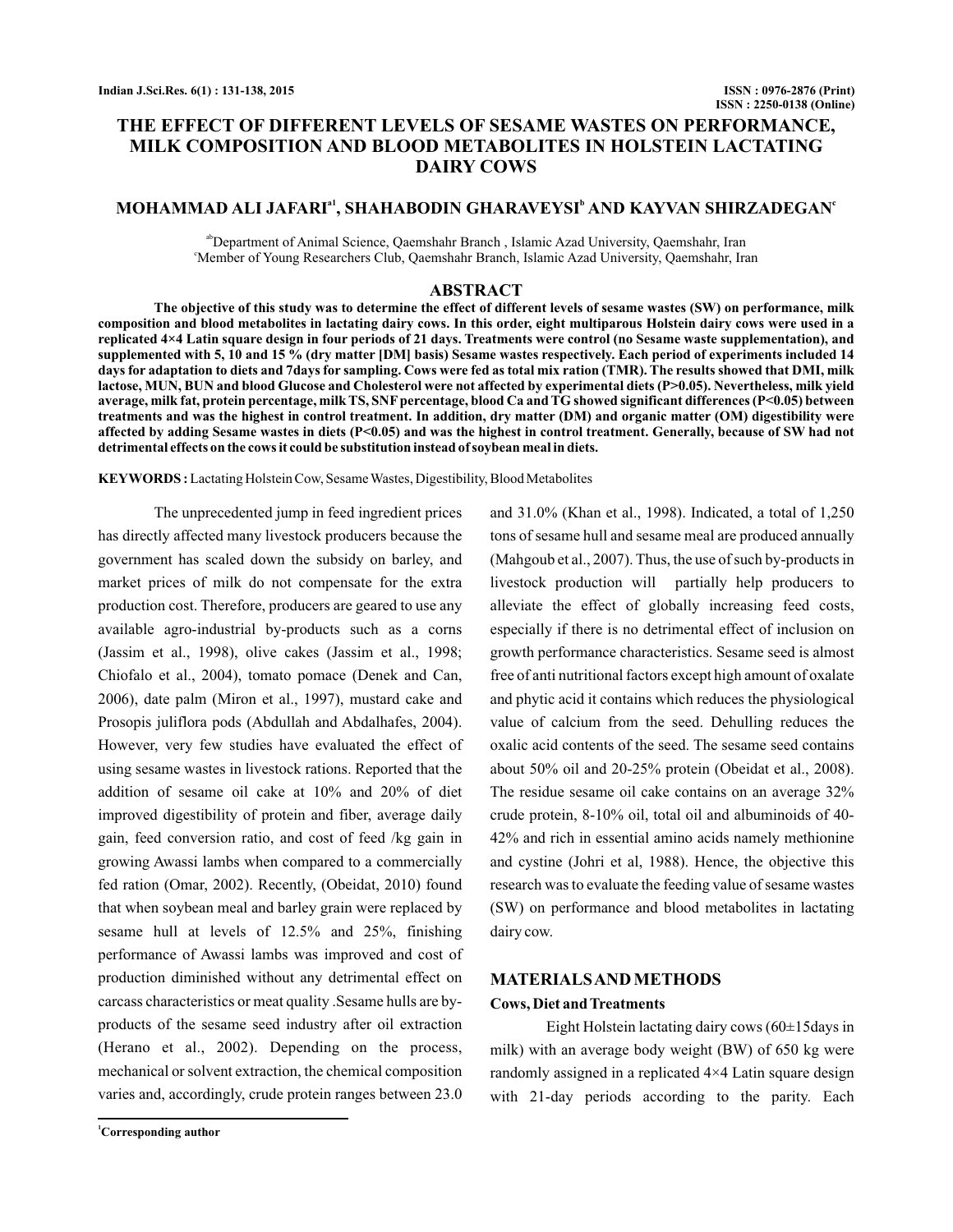#### **JAFARI ET AL. : THE EFFECT OF DIFFERENT LEVELS OF SESAME WASTES ON PERFORMANCE...**

experimental period had 14 days of adaptation followed by 7 days for data collection. The experiment was carried out at the dairy farm of Natural Resources and Agricultural Research center of Mazandaran, Iran. Cows were placed in individual pens with concrete floors that were cleaned regularly and fed a total mixed ration ad libitum intake. Diet consisted of 20 % corn silage, 15 % alfalfa hay, 5 % wheat straw and 60 % concentrate mix (dry matter [DM] basis) (Table 1). Treatments were control (no Sesame waste supplementation), and supplemented with 5, 10 and 15 % (dry matter [DM] basis) Sesame wastes respectively. Cows were fed twice daily at 08:00 and 1800:h allowing for 50100 g orts/kg DM offered, which were weighed daily. Water and mineralized salt stone were available for cows through the entire experiment. The diet was formulated to meet or exceed the recommendations of the National Research Council, 2001.

### **Sampling and ChemicalAnalyses**

Individual ingredients (alfalfa hay, corn silage and concentrate mixtures) and the TMRs were sampled daily during the last 7 days of each period and mixed. Orts were sampled daily during the last 7 days of each period. Samples were oven-dried at 55O C for 48 h, ground through a- 1mm screen in a Wiley mill and analyzed for organic matter (OM), crude protein (CP) and neutral detergent fiber (NDF).

| <b>Table 1: Ingredient and Chemical Composition of Diets</b> |
|--------------------------------------------------------------|
|                                                              |

| Ingredient (% DM)              | $T_1$ (Control)  | $\mathbf{T}_2$ | $\mathbf{T}_3$ | $T_{4}$          |
|--------------------------------|------------------|----------------|----------------|------------------|
| Alfalfa hay                    | 15               | 15             | 15             | 15               |
| Corn silage                    | 20               | 20             | 20             | 20               |
| Wheat straw                    | 5                | 5              | 5              | 5                |
| Barely                         | 23.6             | 26.1           | 26.6           | 27               |
| Wheat bran                     | 8.6              | 6.5            | 6.5            | 6.5              |
| Cottonseed meal                | 12.3             | $8.8\,$        | 5.3            | 1.8              |
| Soybean meal                   | 7.8              | 5.2            | 2.6            | $\boldsymbol{0}$ |
| Sugar beet pulp                | 4.9              | 5.8            | 6.7            | 7.6              |
| Sesame waste                   | $\boldsymbol{0}$ | 5              | 10             | 15               |
| Calcium-carbonate              | 0.93             | 0.69           | 0.45           | 0.2              |
| <b>DCP</b>                     | 0.1              | 0.1            | 0.05           | 0.04             |
| Sodium bicarbonate             | 0.7              | 0.7            | 0.7            | 0.7              |
| Vita/Min premix <sup>1,2</sup> | 0.6              | 0.6            | 0.6            | 0.6              |
| Salt                           | 0.5              | 0.5            | 0.5            | 0.5              |
| Total                          | 100              | 100            | 100            | 100              |
| <b>Chemical composition</b>    |                  |                |                |                  |
| NEL (Mcal/kg DM)               | 1.61             | 1.61           | 1.61           | 1.61             |
| Crude protein $(\% )$          | 15.9             | 15.9           | 15.8           | 15.8             |
| $RDP$ (% DM)                   | 65               | 65.2           | 65.2           | 65.2             |
| $UDP$ (% DM)                   | 35               | 34.8           | 34.8           | 34.7             |
| $NDF$ (%DM)                    | 39               | 39.4           | 39.5           | 39.6             |
| $ADF$ (%DM)                    | 23.1             | 23.3           | 23.5           | 23.8             |
| Effective NDF (% DM)           | 24               | 24.2           | 24.7           | 25.1             |
| $NFC$ (% DM)                   | 33.7             | 34.9           | 35.5           | 36.1             |
| Calcium $(\%)$                 | 0.76             | 0.76           | 0.76           | 0.75             |
| Phosphor $(\% )$               | 0.51             | 0.51           | 0.51           | 0.51             |
| $DMI$ (% BW)                   | 3.1              | 3.1            | 3.1            | 3.1              |

Vitamins and minerals mixture provide per kilogram of diet: vitamin A (as all-trans-retinyl acetate); 12000 IU; vitamin E (tocopheryl acetate); 11 IU; k 29mg; Vit. D , 2200 ICU;riboflavin, 10 mg; Ca pantothenate, 12 mg; niacin, 18 mg;choline chloride, 480 mg; vitamin B12 6, 10mµg; vitamin B, 1.8 mg; thiamine (as thiamine mononitrate); 2.1 mg; folic acid, 1 mg; D-biotin, 50mg. Trace mineral (milligrams per kilogram of diet) : Mn, 52; Zn, 50; Fe, 28; Cu, 9; Se, .1 and Ethoxyquin 4mg.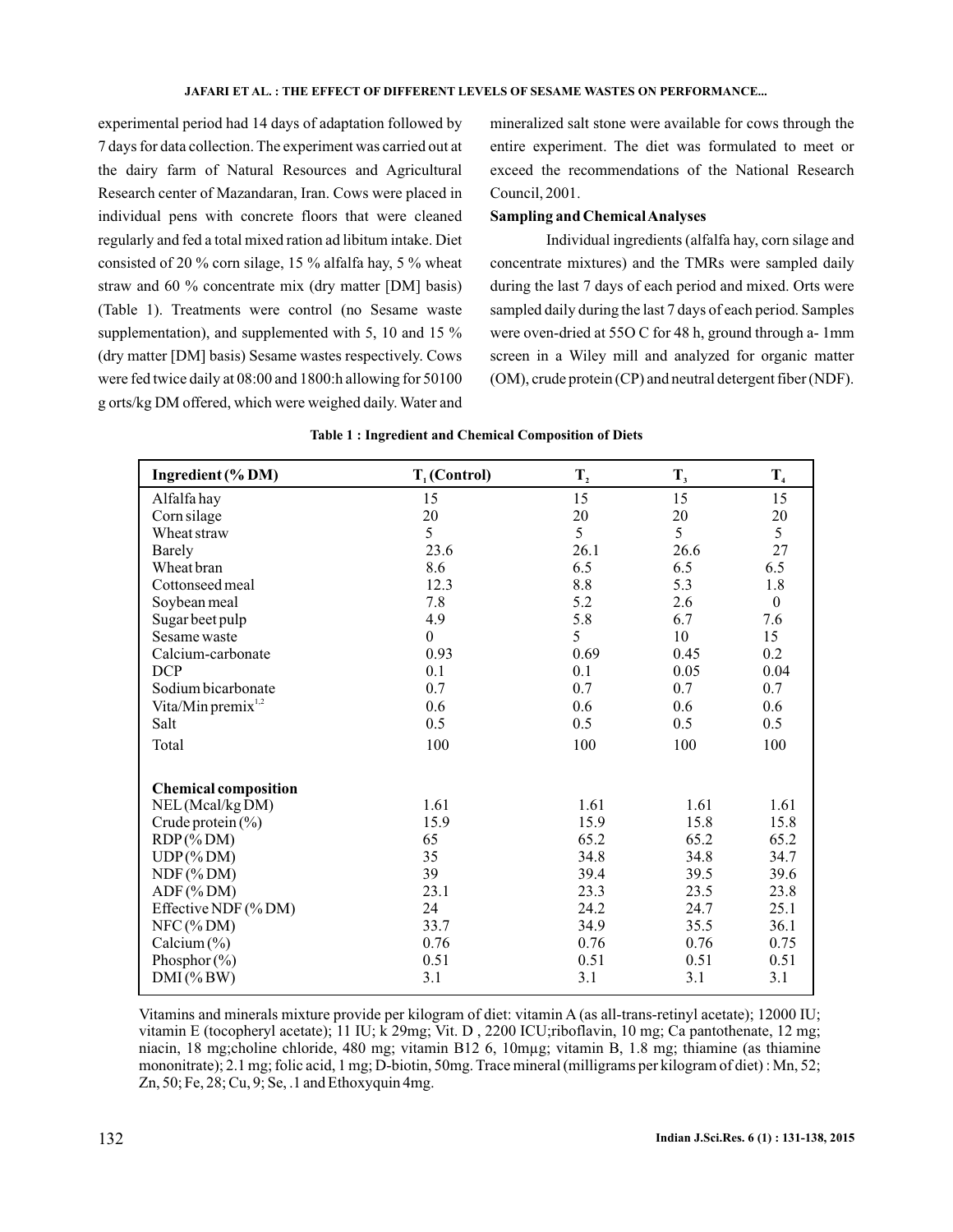Analytical DM content of the samples was determined by drying at 110O C (ID 934.01; (Alcaide et al., 2003) and OM content was calculated as the difference between DM and ash contents, with ash determined by combustion at  $550^{\circ}$ C for 6 h. Neutral detergent fiber (NDF) without a heat stable amylase and expressed inclusive of residual ash was measured (Tecator, Fibertec System, 1010 heat extractor) according to the methods of a Van Soest. Fat was determined by extraction with ether using a Soxtec system HT apparatus (Tecator, 1043, Denmark) according to the Method 920.39 (AOAC, 2000). Content of N in the samples were determined by Kjeldahl method in an automated Kjelfoss apparatus (Foss Electric, Copenhagen, Denmark). Body weight was measured at the beginning of the trial and the end of each period.

### **BloodMetabolites**

In the end of each experimental period got 10 cc bloods from each cow for consideration of blood parameters and immediately shipped to laboratory for analyze of Glucose, Cholesterol, triglyceride (TG), BUN and calcium.

## **MilkYield and Samples**

Cows milked three times per day at 04:00, 12:00 and 20:00 h. Daily milk yields were recorded throughout the experiment. Milk samples were collect on last 2 days of each experimental period for determining milk composition and analyzed for fat, protein, lactose, SNF and TS using Milko-Scan (133B Foss Electric). Milk urea nitrogen (MUN) was measured by official method of analysis (ID 967.07 (Alcaide et al., 2003). The daily yield per cow (2001) equation:4% FCM (kg) = 0.4 milk (kg) +  $15.0$ . milk fat  $(kg)$ . of 4% FCM was calculated according to the NRC

#### **DigestibilityMeasuring**

In this experiment  $Cr_2O_3$ , as an unabsorbed marker for dry and organic matter digestibility determination, was mixed with TMR components. The  $Cr_2O_3$  concentration in the TMR was designed to reach the level of 10 g of  $Cr_2O_3$ /cow per d(14). Estimation of daily fecal excretion was based on marker concentrations in feces and in TMR. Fecal grab samples were taken twice daily for 6 d, at 12-h intervals, each day 2 h later than the preceding day.

#### **Feed Conversion Rate**

Feed conversion rate was calculated as the amounts of dry matter intake required to produce 1 kg 4% FCM.

### **StatisticalAnalysis**

Data were analyzed using the GLM procedure of SAS® (21). Duncan's New Multiple Range Test (Duncan, 1955) was used to test mean differences at  $(P<0.05)$ . The experimental data were analyzed as a 4×4 replicated Latin square design using the following model:

 $Yijk(l)=\mu +Sk+Ri(k)+Cj(k)+T(l)+eijk(l)$ 

where  $Yijk(1)$  was the amount each observation,  $\mu$  is the overall mean, Sk is the effect of square, Ri(k) is the effect of row, Cj(k) is the effect of column, Ti is the effect of the treatments  $(i=1, 2 \text{ and } 3)$  and  $eijk(l)$  is the experimental error. Effects of the treatments were declared significant at  $(P<0.05)$ .

### **RESULTS**

In this study, no significant differences were observed among the treatments regarding DMI, and FCM, but the MYN, MYN, MYA, total milk yield and FCR were affected by SW significantly  $(p<0.05)$  (Table 2), and the highest means were belong to control group.

Moreover, the SW had a significant effect on the milk fat (%), milk protein (%), TS (kg/day) and SNF (p<0.05), but had no significant effect on the Lactose and MUN by SW consumption  $(p>0.05)$  (Tables 3). In This study, sesame wastes (SW) decreased the TS and SNF and increased the milk fat in cows.

On the other hand, some of the blood metabolites (calcium and TG) were affected by SW supplementation in diets ( $p<0.05$ ), and the highest calcium (11.42 mg/dl) and the lowest TG (15.25 mg/dl) were belong to control, but there was no significant different for BUN, Glucose and cholesterol ( $p > 0.05$ ) (Table 4).

Furthermore, the different levels of SW induced a significant effect on dry and organic matter digestibility in cows (p<0.05) (Table 5). As showed the highest and lowest dry and organic matter digestibilities were belong to control and 15% SWtreatments respectively.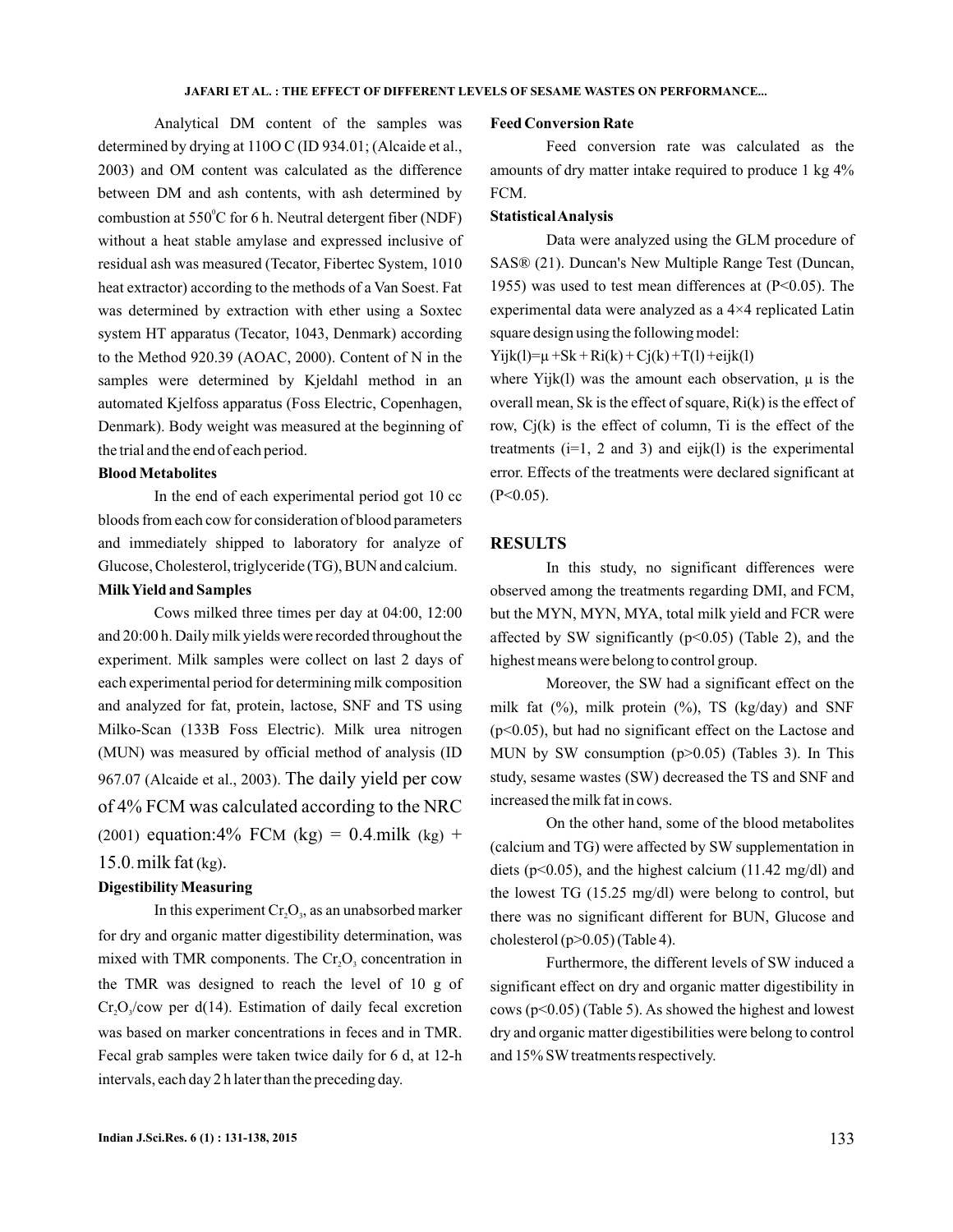**JAFARI ET AL. : THE EFFECT OF DIFFERENT LEVELS OF SESAME WASTES ON PERFORMANCE...**

|                   | <b>Treatments</b>        |                          |                         |                          |            |
|-------------------|--------------------------|--------------------------|-------------------------|--------------------------|------------|
| Studied           |                          |                          |                         |                          |            |
| Characteristics   | Control                  | T,                       | T,                      | $T_{\rm a}$              | <b>SE</b>  |
| Dry matter intake | $20.88 \pm 1.69$         | $21.18 \pm 2.14$         | $21.78 \pm 1.24$        | $21.30 \pm 1.03$         | 1.143      |
| MYM (kg/day)      | $11.38^{\circ} \pm 2.48$ | $10.50^{ab} \pm 0.58$    | $10.88^{ab} \pm 1.13$   | $10.38^b \pm 1.18$       | 0.265      |
| $MYN$ (kg/day)    | $10.50^{\circ} \pm 1.91$ | $10.13^{ab} \pm 1.06$    | $9.75^{\rm b} \pm 0.87$ | $9.63^{\circ} \pm 0.95$  | 0.125      |
| MYA (kg/day)      | $9.35^{ab} \pm 1.25$     | $10.25^{\circ} \pm 1.19$ | $9.50^{ab} \pm 1.08$    | $9.25^{\circ} \pm 1.71$  | 0.265      |
| Total milk yield  | $31.25^{\circ} \pm 1.85$ | $30.88^{ab} \pm 2.75$    | $30.13^{ab} \pm 1.80$   | $29.25^{\circ} \pm 0.87$ | $1.1454\%$ |
| <b>FCM</b>        | $29.60 \pm 1.22$         | $29.71 \pm 3.26$         | $29.13 \pm 1.77$        | $28.72 \pm 1.09$         | 2.490      |
| <b>FCR</b>        | $0.67^{\circ}$           | $0.69^{\circ}$           | $0.72^{ab}$             | $0.73^{\circ}$           | 0.001      |

**Table 2 : Effect of Sesame Wastes on Dry Matter Intake, Milk Yield and FCR of Dairy Cow**

MYM: Milk yield in morning; MYN: Milk yield in noon; MYA: Milk yield in afternoon; FCR: Feed conversion rate. Means with different superscript within a row are different significantly (P<0.05)

|                       | Treatments              |                             |                         |                            |       |
|-----------------------|-------------------------|-----------------------------|-------------------------|----------------------------|-------|
| Studied               |                         |                             |                         |                            |       |
| Characteristics       | Control                 | T,                          | $T_{\rm a}$             | $T_{\scriptscriptstyle A}$ | SЕ    |
| Milk fat $(\% )$      | $3.65^{\circ} \pm 0.15$ | $3.75^{\circ} \pm 0.28$     | $3.78^{\rm b} \pm 0.14$ | $3.88^{\circ} \pm 0.14$    | 0.011 |
| Milk fat (kg/day)     | $1.14 \pm 0.04$         | $1.16 \pm 0.15$             | $1.14 \pm 0.08$         | $1.13 \pm 0.05$            | 0.008 |
| Milk protein $(\% )$  | $3.08^{ab} \pm 0.08$    | $3.25^{\circ} \pm 0.45$     | $2.88^{ab} \pm 0.11$    | $2.83^{\circ} \pm 0.14$    | 0.046 |
| Milk protein (kg/day) | $0.96^{\circ} \pm 0.06$ | $1.00^{\circ} \pm 0.10$     | $0.87^{\circ} \pm 0.04$ | $0.83^{\circ} \pm 0.03$    | 0.003 |
| $TS^1(%)$             | $11.87 \pm 0.33$        | $11.70 \pm 0.24$            | $11.22 \pm 0.31$        | $11.24 \pm 0.48$           | 0.182 |
| $TS$ (kg/day)         | $3.71^{\circ} \pm 0.14$ | $7.61^{ab} \pm 0.22$        | $7.38^{bc} \pm 0.11$    | $7.29^{\circ} \pm 0.09$    | 0.027 |
| $SNF^2$ (%)           | $8.22^{\circ} \pm 0.22$ | $7.96^{\text{ab}} \pm 0.31$ | $7.43^{\circ} \pm 0.28$ | $7.36^{\circ} \pm 0.39$    | 0.086 |
| SNF (kg/day)          | $2.57^{\circ} \pm 0.14$ | $2.46^{\circ} \pm 0.22$     | $2.24^{\circ} \pm 0.11$ | $2.15^{\circ} \pm 0.09$    | 0.010 |
| Lactose $(\% )$       | $4.25 \pm 0.10$         | $4.27 \pm 0.10$             | $4.24 \pm 0.15$         | $4.23 \pm 0.21$            | 0.030 |
| Lactose (kg/day)      | $1.33 \pm 0.09$         | $1.32 \pm 0.15$             | $1.28 \pm 0.07$         | $1.24 \pm 0.05$            | 0.005 |
| $MUN$ (mg/dl)         | $14.95 \pm 1.17$        | $14.30 \pm 2.84$            | $14.21 \pm 2.41$        | $13.68 \pm 3.27$           | 0.511 |

**Table 3 : Effect of Sesame Wastes on Milk Composition in Dairy Cow**

1- Total solid. 2- Solid non-fat. Means with different superscript within a row are different significantly (P<0.05)

## **DISCUSSION**

### **Performance**

The achieved data from investigation of effect of substitution of the sesame wastes (SW) in diet on performance of dairy cows represents in (Table 2). The cows fed with control diet to 20.88 kg/day and cows fed with 10 % SW to 21.78 kg/day had the lowest and highest DMI, respectively. Although the null hypotheses for performance parameters held true, substitution of barley grain and soybean meal with sesame wastes reduced the unit production cost of the diets and thus improved profitability.

This was due to the low cost of sesame wastes compared to the current price of barley grain and soybean meal. Therefore, this study has shown the economic advantages of using sesame wastes in the diets of lactating dairy cow. Obeidat et al. (2010) reported a reduction in cost when sesame hull was included at levels of 12.5% and 25% in diets of Awassi lambs is also one of the obtained similar results. In (Table 2) showed that there are a significant different in FCR and milk yield between treatments (P<0.05). The cow fed with control diet and 10% SW had the lowest (20.88 kg/day) and highest (21.78) dry matter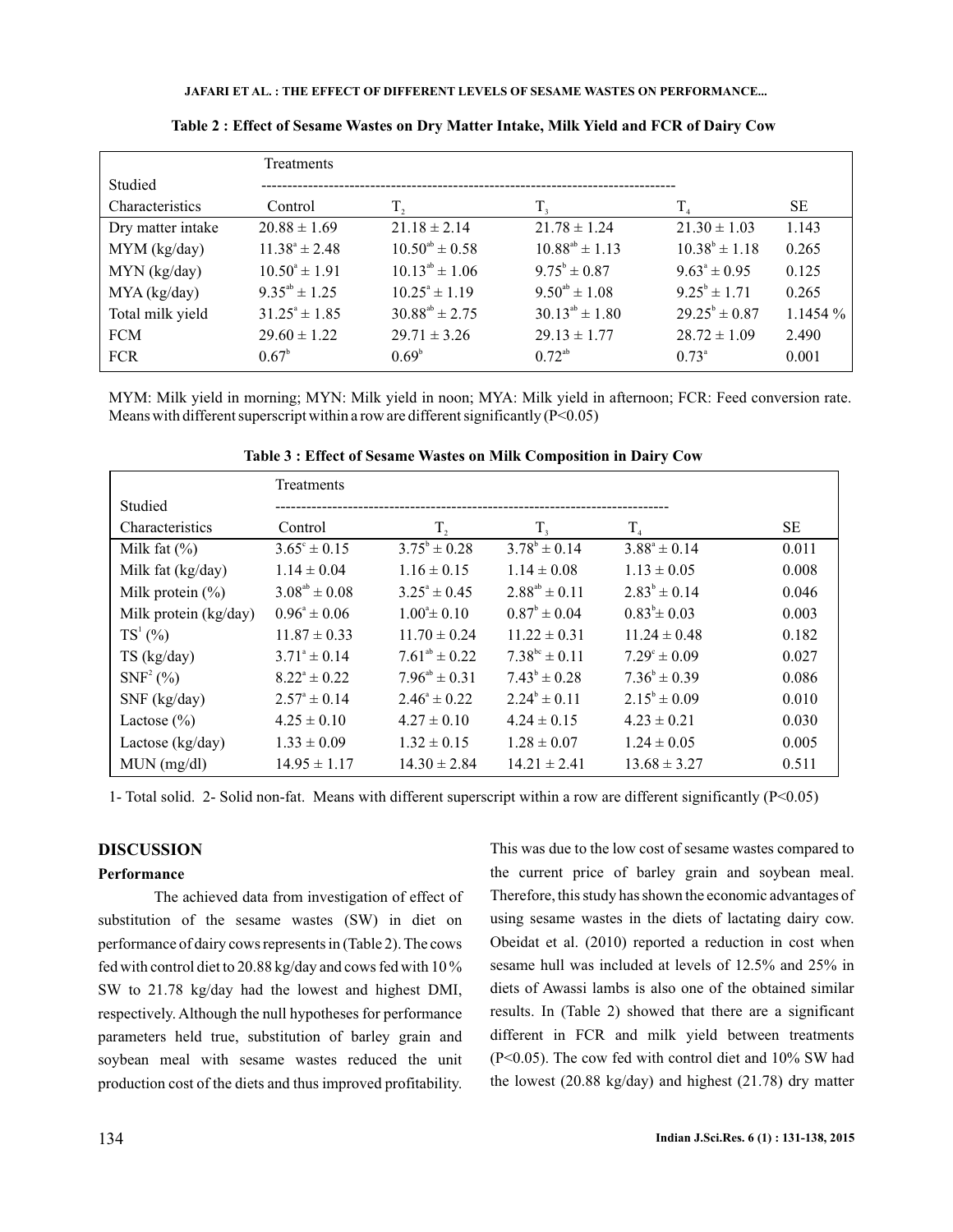|                     | Treatments               |                          |                           |                            |        |
|---------------------|--------------------------|--------------------------|---------------------------|----------------------------|--------|
| Studied             |                          |                          |                           |                            |        |
| Characteristics     | Control                  | T,                       | T,                        | $T_{\scriptscriptstyle A}$ | SЕ     |
| BUN (mg/dl)         | $16.48 \pm 1.51$         | $16.10 \pm 0.98$         | $15.93 \pm 2.94$          | $15.58 \pm 2.83$           | 0.481  |
| Glucose $(mg/dl)$   | $52.50 \pm 5.69$         | $53.75 \pm 6.50$         | $54.50 \pm 5.00$          | $55.00 \pm 7.48$           | 17.145 |
| Cholesterol (mg/dl) | $198.75 \pm 15.76$       | $199.00 \pm 11.75$       | $200.75 \pm 11.94$        | $199.25 \pm 13.50$         | 31.137 |
| $TG \, (mg/dl)$     | $15.25^{\circ} \pm 1.26$ | $16.00^{ab}$ ± 0.98      | $16.75^{\rm bc} \pm 1.26$ | $17.75^{\circ}$ ± 1.50     | 0.645  |
| Calcium (mg/dl)     | $11.42^{\circ} \pm 0.97$ | $11.14^{\circ} \pm 0.58$ | $11.01^{\circ} \pm 0.68$  | $10.66^{\circ} \pm 1.11$   | 0.629  |

**Table 4 : Effect of Sesame Wastes on Blood Metabolites in Dairy Cow**

Means with different superscript within a row are different significantly (P<0.05).

intake respectively, that was not significant  $(P>0.05)$ . Sesame wastes inclusion in the diet of dairy cow improved dry matter intake in 10% SW fed groups compared to 0% and 15% SW groups.Thus, it is safe to conclude that the presence of SW at a 10% level in the diet did not affect palatability. A research (Obeidat et al., 2009) reported similar results when sesame meal was fed to Awassi lambs at 8% of the diet. Obeidat et al., (2010) investigated the effect of feeding sesame hull inAwassi lambs and found that intake improved when included at levels of 12.5 and 25%. In addition, the groups fed with control diet have shown the highest milk production and the best FCR significantly (P<0.05) and the groups fed with 15 % SW diet have shown the lowest milk yield and the worst FCR significantly (P<0.05). Indicated the main cause in milk yield reduction with increase of SW replicating in diets thus, it seems that be because of dry matter intake reduction in animals. Farran et al., (2000) found that weight gain and feed conversion ratio of starter broiler chicks was reduced when the level of sesame hull in their diets increased to 12%. Similarly, when sesame hull was fed to laying birds at up to 28% of the diet, body weight and egg production decreased and feed conversion ratio increased. Khan et al. (1998) evaluated the effect of replacing sesame oil cake with poultry excreta on growth and nutrient utilization at levels of 50 and 100% in growing bull calves. They found that animals fed with til oil cake gained more live weight than those fed the control diet. Furthermore, found that body weight change was similar when sesame meal was fed at a level of 200 g/d in goats (Herano et al., 2002). Omar et al., (2002) reported that sesame meal addition at 10% and 20% levels improved

digestibility of crude protein and fiber, average daily gain, feed conversion ratio, and cost of feed/kg gain in growing Awassi lambs when compared to a commercially fed ration. However, dry matter digestibility was not affected by the inclusion of sesame oil cake (Omar, 2002). Similarly reported that final live weight, ADG, DM intake and feed efficiency improved, and feed cost decreased when lambs were fed diets containing carob and orange pulp when compared to a control diet (Ministry of Agriculture, 2007).

### **Milk Composition**

The achieved data from investigation of effect of substitution of the sesame wastes in diet on milk composition of dairy cow presents in (Table 3). There were a significant variation in milk fat, milk protein, TS and SNF among various treatment groups during the experiment period (P<0.05). The cows fed diet containing15 % SW with 3.88 percent highest and cow fed control diet with 3.65 percent had the lowest milk fat.Grain in dairy cow diet could be effective premier source on digestible energy requirement for maintenance of great milk production. Overfed grain in spite of milk production stimulate reduce the milk fat percentage and outcome changes in milk fatty acids. However, in this study the grain amount in was equal. About of 60 % long chain fatty acids milk fat generated from diets and SW contain high level these fatty acids that this fatty acids in sesame wastes can arise the milk fat (Omar, 2002).

This study showed no significant variation in lactose among various treatment groups during the experiment period (P>0.05). MUN is one of the milk normal ingredients and constitute about of 20 to 70 % the milk NPN.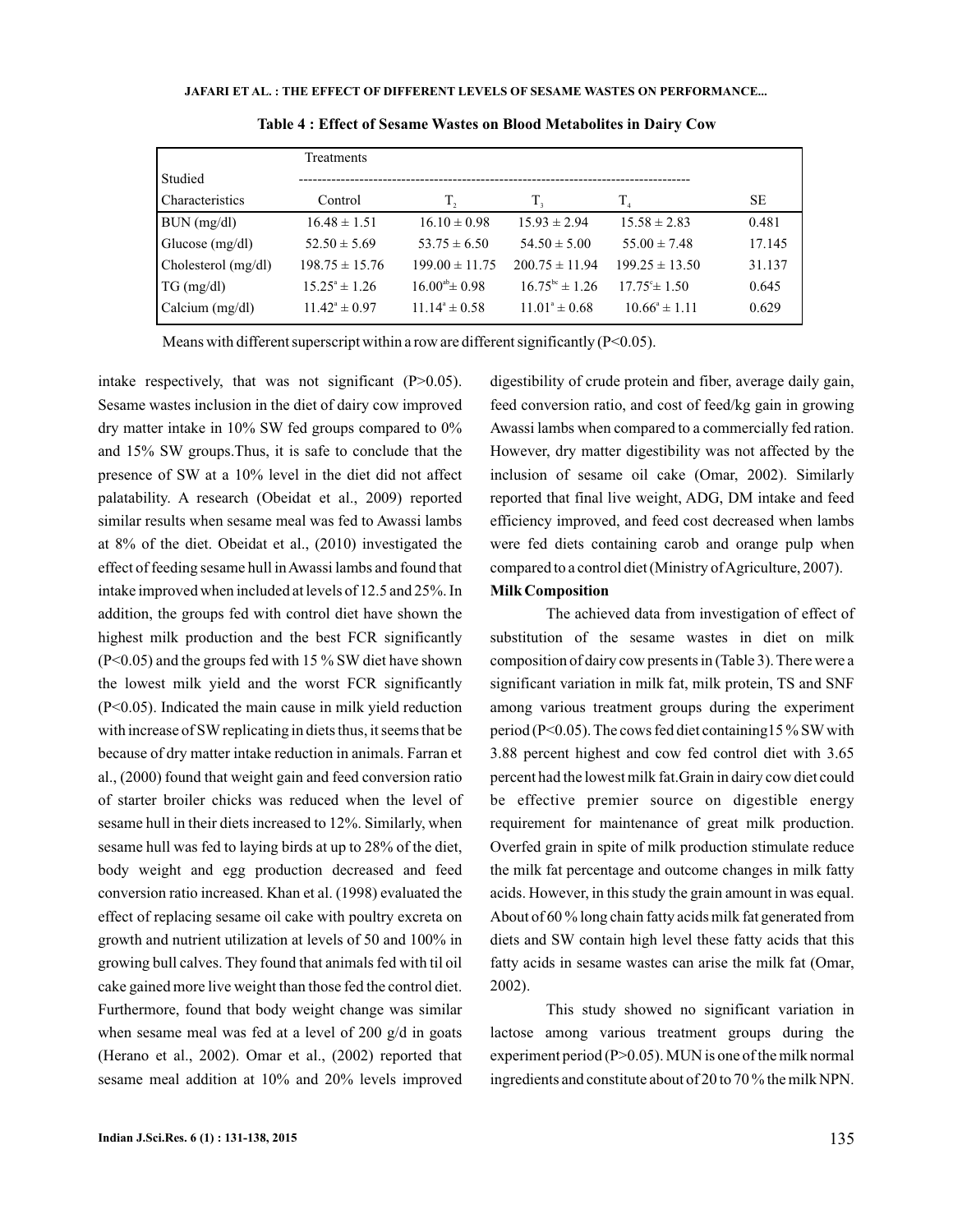|                           | Treatments               |                       |                          |                             |           |
|---------------------------|--------------------------|-----------------------|--------------------------|-----------------------------|-----------|
| Studied                   |                          |                       |                          |                             |           |
| Characteristics           | Control                  | T,                    | T,                       | T <sub>4</sub>              | <b>SE</b> |
| Dry matter                |                          |                       |                          |                             |           |
| Digestibility $(g/kg DM)$ | $68.35^{\circ} \pm 4.35$ | $66.12^b \pm 3.98$    | $64.23^{\circ} \pm 3.26$ | $61.15^{\text{d}} \pm 4.89$ | 0.947     |
|                           |                          |                       |                          |                             |           |
| Organic matter            |                          |                       |                          |                             |           |
| Digestibility (g/kg DM)   | $70.52^{\circ} \pm 2.89$ | $68.42^{ab} \pm 3.56$ | $67.11^{\circ} \pm 3.11$ | $62.46^{\circ} \pm 3.76$    | 2.504     |

**Table 5 : Effect of Sesame Wastes on Digestibility in Dairy Cow**

Means with different superscript within a row are different significantly (P<0.05).

Indicated that the MUN concentrations can influence by the nutrient density of diet and available of nutrient for rumen microorganisms. However, in present experiment the MUN not affected by sesame wastes substitution in diets (P>0.05). The cow received 5 % SW and 15 % SW had the highest and lowest milk protein percent as significantly (P<0.05). Decrease of milk protein density in this study could be related to great fat intake that to induce an insulin resistance influences the amino acids absorption. According to Table 5, probably reduce of total solid (TS) in supplemented diets with SW were because of milk calcium decrease. Cows fed diets containing 15% SW and control had the highest and lowest SNF (P<0.05) respectively. Of the effective factors in this case is forage : concentrate ratio and season influences. Because of the season for all groups in this study was similar, this factor cannot be effective.

#### **BloodMetabolites**

The achieved data from investigation of effect of substitution of the sesame wastes in diet on blood metabolites of dairy cow presents in (Table 4). This study showed no significant variation in blood Glucose, Cholesterol and BUN among various treatment groups during the experiment period (P>0.05). According to Table 3, the highest blood urea nitrogen (BUN) mean was produced by 15 % SW and the lowest was belong to control diet and the lowest Glucose and Cholesterol was produced by control diet. Can indicate that fats pose a disorder in rumen functions and inducement a decrease in protein digestion and ammonia density in rumen and lastly occur reduce of BUN. The cause of increase TG in this study could be related to fat great amount in sesame wastes (P<0.05).

Furthermore, the highest and lowest calcium were belong to control and 15 % SW (P<0.05) respectively. The reasons of this decrease is probably for unnutritional effects of oxalic acid and phytic acid in sesame wastes that inducement a complex to calcium and as a result reduced the calcium absorption. Dry and organic matter digestibility In the current study, results indicated (Table 5) that the digestibilities of DM, OM were affected by inclusion of sesame wastes in diets of lactating dairy cow. The lowest and highest dray and organic matters digestibility were observated by15 % sesame wastes and control diets (P>0.05) respectively. Omar et al., (2002) reported that the digestibilities of CP and CF were greater in lambs fed diets containing sesame oil cake, whereas DM digestibility was not affected. Khan et al., (1998) found that when til oil cake was replaced by poultry excreta, the DM and nitrogen-free extract digestibilities were not affected, but CP and CF digestibility's were higher in the group supplemented with til oil cake. In addition, digestibilities of DM, OM, CP, and EE were not affected when Awassi lambs were fed with sesame meal (Obeidat et al., 2009). Moreover, found that DM digestibility was higher when goat kids were fed sesame oil cake supplemented with mineral mixture. Thus, it is clear that using sesame hull as an alternative feed ingredient is applicable in feeding Black goat kids without affecting nutrient digestibility (Hossain and Jauncey, 1989). In our study, seems that unnutritional factors (such as oxalic acid and phytic acid) in sesame wastes are main reason in decrease of organic and dry matters digestibility.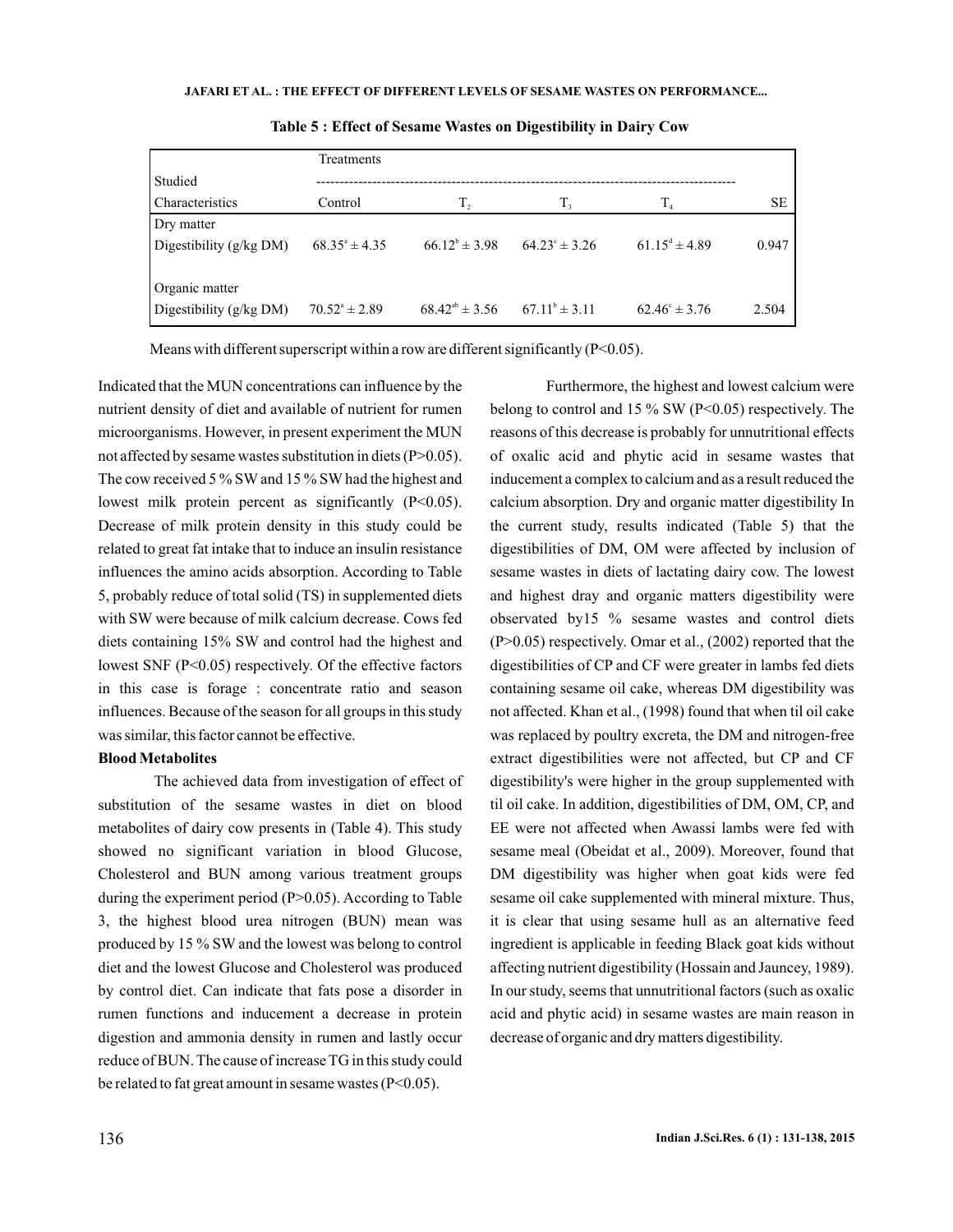## **CONCLUSION**

conclude that inclusion of sesame wastes in diet of dairy cow not affecting on the DMI, BUN, MUN, Glucose, and Cholesterol. But, induced a significant different on the milk yield average, milk fat, protein percentage, milk TS, SNF percentage, blood Ca and TG (P<0.05). Furthermore, the milk fat percent, milk protein percent, milk production average, TS and SNF in control diet were higher than supplemented diets. Thus, because of SW had not obviously negative effects on dairy cows, it could be substitution instead of soybean meal in diets. From the results of the present study, it can be

## **ACKNOWLEDGMENTS**

The authors are thankful to the Office of Vice Chancellor for Research of Islamic Azad University-Qaemshahr Branch for Financially Support and Natural Resources and Agricultural Research center of Mazandaran, Iran, for providing the necessary facilities to carry out this study.

## **REFERENCES**

- Abdullah A. Y. and Abdalhafes B. Y., 2004. Inclusion of Prosopis juliflora pods in finishing Awassi lamb diets. Proc. 11th AAAPAnimal Science Congress; :373-375. **2**
- Alcaide M. E., Y. D. R. Ruiz, Moumen A. and Garc M. A. I., 2003. Ruminal degradability and in vitro intestinal digestibility of sunflower meal and in vitro digestibility of olive by-products supplemented with urea or sunflower meal: Comparison between goats and sheep. Anim. Feed Sci. Technol., 110: 3-15.
- AOAC, 2000. Official Methods of Analysis, 17th ed. Association of Official Analysis Chemists, Washington, DC, p: 2044.
- Chiofalo B., Liotta L., Zumbo A. and Chiofalo V., 2004. Administration of olive cake for ewe feeding: effect on milk yield and composition. Small Rumin. Res., **55**:169-176.
- Denek N. and Can A., 2006. Feeding value of wet tomato pomace ensiled with wheat straw and wheat grain for Awassi sheep. Small Rumin. Res., 65:260-265.
- Farran M. T. M. G., UwayjanA. M., MiskiA.,Akhdar N. M. and Ashkarian V. M., 2000. Performance of roilers and layers fed graded levels of sesame hull. Poult. Sci., 9:453-459.
- Herano Y., Kashima T., Inagaki N., Uesaka K., Yokota H. and Kita K., 2002. Dietary sesame meal increase plasma HDL-cholesterol concentration in goats. Asian-Aust. J. Anim. Sci., 15:1564-1567.
- Hossain MA.and K. Jauncey ;1989. Studies on the protein, energy and amino acid digestibility of fish meal, mustard oil cake, linseed and sesame meal for common carp (Cyprinus carpio L.). Aqua, 83: 59-72.
- Jassim Al., R.A. M., Ereifej K.I., Shipli R.A. and Abudabos A., 1998. Utilization of concentrate diets containing acorns (Quercus aegilops and Quercus coccifera) and urea by growing Awassi lambs. Small Rumin. Res., 29:289-293.
- Johri T. S., Agrawal R. and Sadagoban V. R., 1988. Available lysine an methionine contents of some proteinous feedstuffs. Indian Journal of Animal Nutrition, 5: 228 - 229.
- Khan M. J., Shahjalal M. and Rashid M. M., 1998. Effect of replacing Til oil cake by poultry excreta on growth and nutrient utilization in growing bull calves.Asian-Aust. J.Anim. Sci., (4):385-390. **11**
- Mahgoub O., Kdim I. T., Al-Busaidi M. H., Annamalai K. and Al-Saqri N. M., 2007. Effects of feeding ensiled date palm fronds and by-product concentrate on performance and meat quality of Omani sheep. Anim. Feed Sci. Technol, 135:210-221.
- Ministry of Agriculture, 2007.The Annual Report of the Animal Production Department.Amman, Jordan.
- Miron J., Solomon R., and D. Ben-Ghedalia, 1997. Digestibility by dairy cows of monosaccharide components in diets containing either ground sorghum or sorghum grain treated with sodium hydroxide. J. Dairy Sci. 80:144-151.